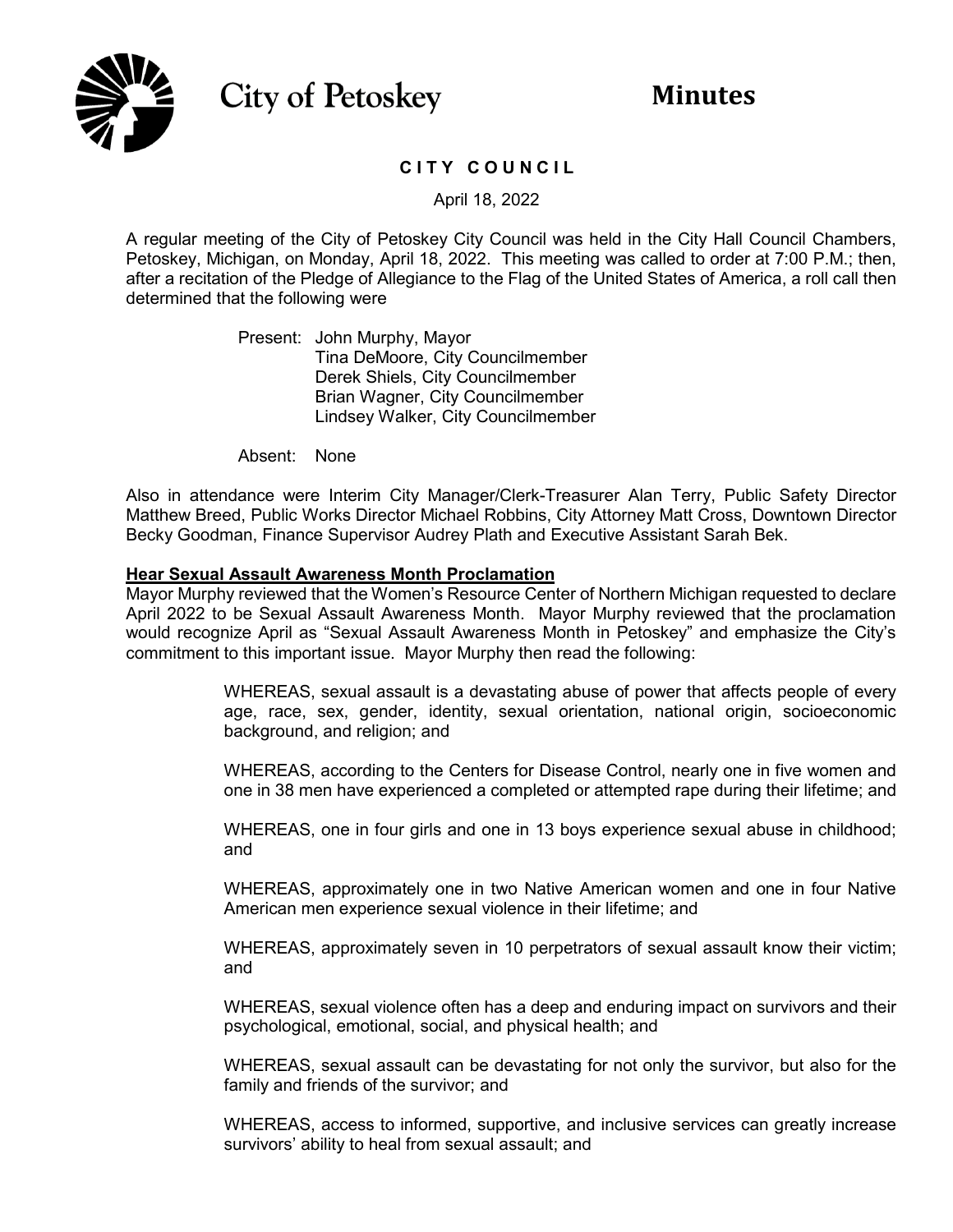WHEREAS, we join with the Michigan Domestic and Sexual Violence Prevention and Treatment Board, Michigan Department of Health and Human Services, and sexual assault prevention advocates to acknowledge the importance of working together to educate our communities about sexual violence prevention, support survivors, and speak out against harmful attitudes and actions:

NOW, THEREFORE, I, John Murphy, Mayor of the City of Petoskey, do hereby proclaim April 2022 as Sexual Assault Awareness Month in our city.

#### **Consent Agenda - Resolution No. 19652**

Following introduction of the consent agenda for this meeting of April 18, 2022, City Councilmember Wagner moved that, seconded by City Councilmember DeMoore adoption of the following resolution:

> BE IT RESOLVED that the City Council does and hereby confirms that the draft minutes of the March 21, 2022 regular session, March 23, 24 and April 11, 2022 special session City Council meetings be and are hereby approved; and

> BE IT RESOLVED that receipt by the City Council of a report concerning all checks that had been issued since March 21, 2022 for contract and vendor claims at \$1,095,976.69, intergovernmental claims at \$262.88 and the March 31 and April 14 payrolls at \$424,856.87, for a total of \$1,521,096.44 be and is hereby acknowledged.

Said resolution was adopted by the following vote:

AYES: DeMoore, Shiels, Wagner, Walker, Murphy (5) NAYS: None (0)

# **Hear Public Comment**

Mayor Murphy asked for public comments and there were no comments.

# **Hear City Manager Updates**

The City Manager reviewed the East Lake Street project and that the project is proceeding on schedule; that the East Lake Street/Division intersection is complete and will reopen tomorrow; and that crews are working their way up to Williams Street with sewer replacement complete, beginning with watermains and storm sewer to follow.

# **Adopt Ord. 785 Regarding Floodplain Management Insurance Program – Resolution No. 19653**

The City Manager reviewed that the City participates in the National Flood Insurance Program which is run through FEMA; that floodplain maps have been updated; that FEMA is now requiring an ordinance be approved by the City and an agreement with Emmet County since the County performs this service; that the intergovernmental agreement has been approved by both the City and Emmet County; and the final step is to approve a floodplain ordinance prior to June 1, 2022.

City Councilmembers clarified that the ordinance does not increase or decrease impacted area of flood insurance required, but that it allows access to less expensive insurance for those that need it.

City Councilmember Walker moved that, seconded by City Councilmember Shiels to adopt the following ordinance:

# **AN ORDINANCE ADDRESSING FLOODPLAIN MANAGEMENT PROVISIONS OF THE STATE CONSTRUCTION CODE IN THE CITY OF PETOSKEY**

An ordinance to affirm an enforcing agency to discharge the responsibility of the City of Petoskey located in Emmet County, and to designate regulated flood hazard areas under the provisions of the State Construction Code Act, Act No. 230 of the Public Acts of 1972, as amended.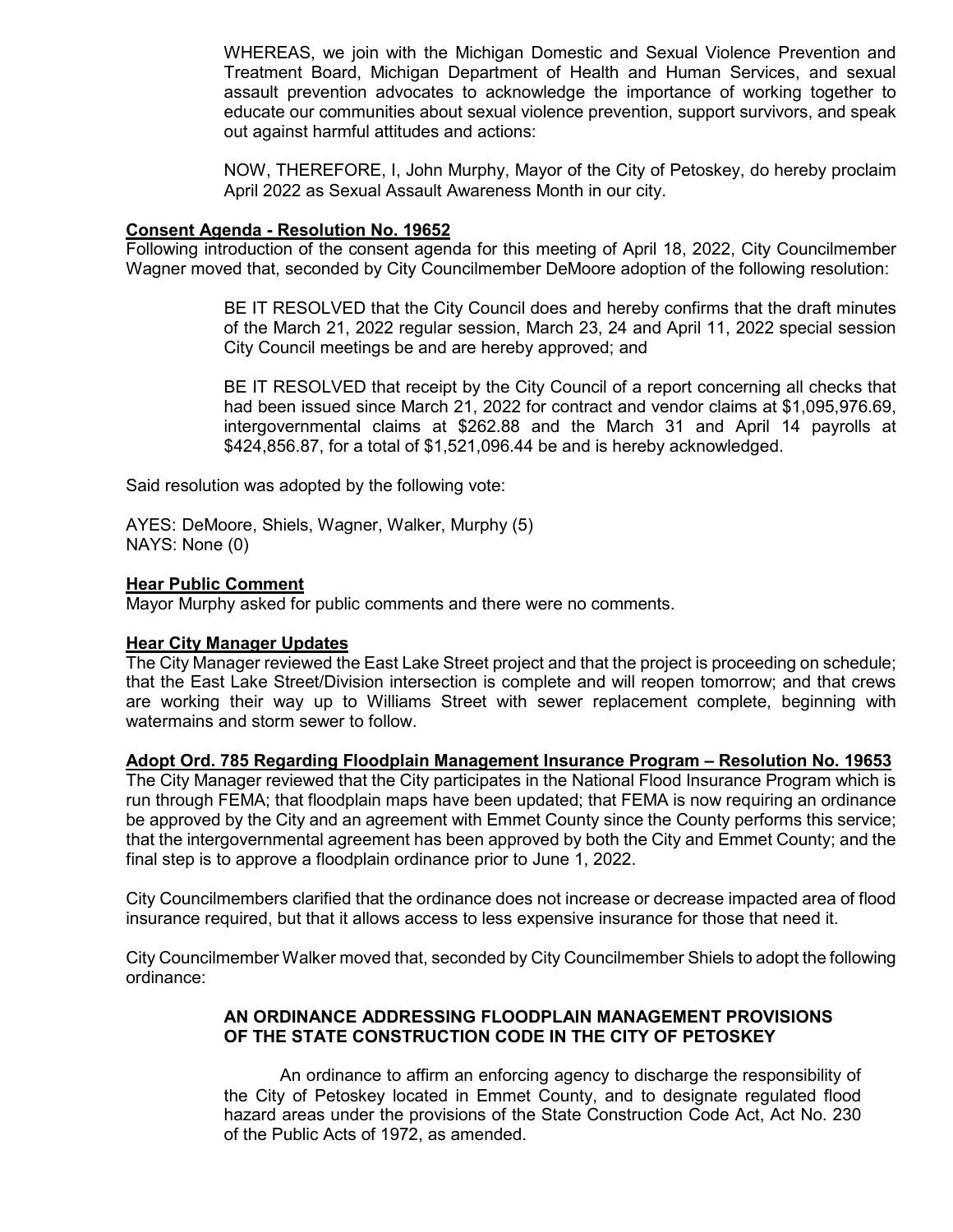#### **THE CITY OF PETOSKEY ORDAINS:**

Chapter 7, Building and Building Regulations, Sections 7-01 through 7-05 of the Petoskey Code of Ordinances is hereby enacted as follows:

**Section 7-01**. AGENCY DESIGNATED. Pursuant to the provisions of the state construction code, in accordance with Section 8b(6) of Act 230, of the Public Acts of 1972, as amended, the Emmet County Building Official of Emmet County is hereby designated as the enforcing agency to discharge the responsibility of the City of Petoskey under Act 230, of the Public Acts of 1972, as amended, State of Michigan. The County of Emmet assumes responsibility for the administration and enforcement of said Act throughout the corporate limits of the City of Petoskey.

**Section 7-02**. CODE APPENDIX ENFORCED. Pursuant to the provisions of the state construction code, in accordance with Section 8b(6) of Act 230, of the Public Acts of 1972, as amended, Appendix G of the Michigan Building Code shall be enforced by the enforcing agency within the jurisdiction of the City of Petoskey.

**Section 7-03**. DESIGNATION OF REGULATED FLOOD PRONE HAZARD AREAS. The Federal Emergency Management Agency (FEMA) Flood Insurance Study (FIS) Entitled "The Flood Insurance Study for Emmet County, all Jurisdictions" and dated June 1, 2022 and the Flood Insurance Rate Map(s) (FIRMS) panel number(s) of 26047CIND1A, 26047CIND2A, 26047C0338D, 26047C0339D, 26047C0401D, 26047C0402D, 26047C0406D, 26047C0407D, 26047C0426D, 26047C0427D, dated June 1, 2022 are adopted by reference for the purposes of administration of the Michigan Construction Code, and declared to be a part of Section 1612.3 of the Michigan Building Code, and to provide the content of the "Flood Hazards" section of Table R301.2(1) of the Michigan Residential Code.

**Section 7-04**. REPEALS. All ordinances inconsistent with the provisions of this ordinance are hereby repealed.

**Section 7-05**. PUBLICATION. This ordinance shall be effective after legal publication and in accordance with the provisions of the Act governing same.

Said ordinance was adopted by the following vote:

AYES: DeMoore, Shiels, Wagner, Walker, Murphy (5) NAYS: None (0)

# **Discuss Fortunetelling Ordinance & Adopt Ord. 786 Repealing Ordinance Prohibiting Fortunetelling – Resolution No. 19654**

The City Manager reviewed that the proposed ordinance was prepared by the City Attorney and Director of Public Safety based on other municipal ordinances; that fortunetelling definition provides for the many types that fall under this title; reviewed highlights of the proposed ordinance including a provision excluding those for solely entertainment purposes or a religious ceremony; that business location will be inspected by Public Safety and rates required to be posted; that an annual application is required to be submitted and approved with an \$150 annual fee which includes a State background check and fingerprinting; and that the companion ordinance repealing the current ordinance prohibiting fortunetelling would also need to be approved which was introduced at the February 7, 2022 meeting.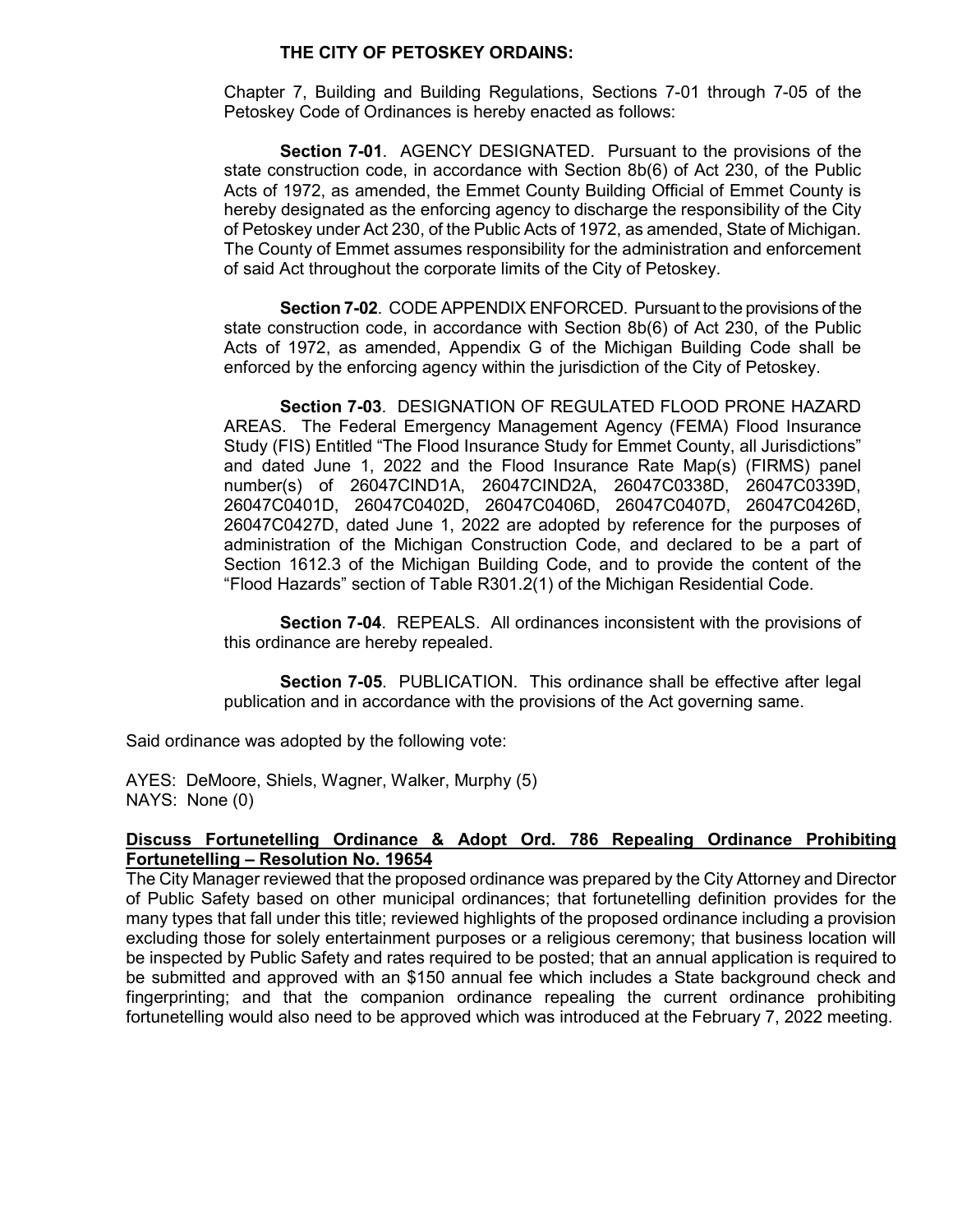City Councilmembers inquired if ordinance repealing fortunetelling could be approved at this meeting; addressed the Facebook post to four Councilmembers asking for a response regarding fortunetelling and that if Council responded it could be in violation of the Open Meetings Act; inquired on the definition of a religious association and on charging for services; heard comments regarding the fortune telling definition; that when discussed on February 7 the thought was to eliminate the potential of organized crime and fraud; heard from those opposed to the ordinance; that the current fortunetelling ordinance should be repealed; heard concerns on government overreach, the effectiveness of the ordinance and there may be a perception of discrimination; inquired if fingerprinting could be removed and the process of background check; that the clarity of purpose is vague; discussed current businesses and how proposed ordinance would affect existing businesses; and inquired if the City Attorney recommended repealing current ordinance prohibiting fortunetelling.

The City Manager responded that the ordinance repealing fortunetelling could be adopted at this meeting since it was the second discussion and the definition of a religious association is a bonafide church, but that there is no cut and dry determination of activity.

The City Attorney reviewed definition and purpose; that paganism is a recognized religion; that not charging for services is a bad way to do business; that there is a level of sensitivity and trying to prevent fraud and not violate First Amendment; that the ordinance needs to be defensible; and reviewed that the ordinance should not have minimal language and needs to be thorough.

The Public Safety Director reviewed it is important to regulate fortunetelling in some fashion without infringing on First Amendment; the City has an obligation to find a resolution; there have been no issues in the past due to prohibition, but conscious of activity; and reviewed background and fingerprinting process.

The City Attorney further reviewed that existing businesses have 90 days to obtain licensing; that the current ordinance is not enforceable or constitutional and recommended repealing ordinance.

City Councilmember Walker moved that, seconded by City Councilmember DeMoore repealing the following ordinance:

# **AN ORDINANCE TO REPEAL CHAPTER 12, SECTION 12-3, AN ORDINANCE CONCERNING FORTUNETELLING.**

An Ordinance to repeal a certain Section of Chapter 12 of the Ordinances of the City of Petoskey, entitled 12-3 Fortunetelling.

#### **THE CITY OF PETOSKEY ORDAINS:**

The City of Petoskey hereby repeals the following Sections of Chapter 12 of the Ordinances of the City of Petoskey:

#### **12-3 Fortunetelling**

No other provisions, Sections, or Ordinances of this Chapter are repealed or affected.

This Ordinance shall take effect fifteen (15) days following its enactment and shall be published once within seven (7) days after its enactment as provided by Charter.

Said ordinance was adopted by the following vote:

AYES: DeMoore, Shiels, Wagner, Walker, Murphy (5) NAYS: None (0)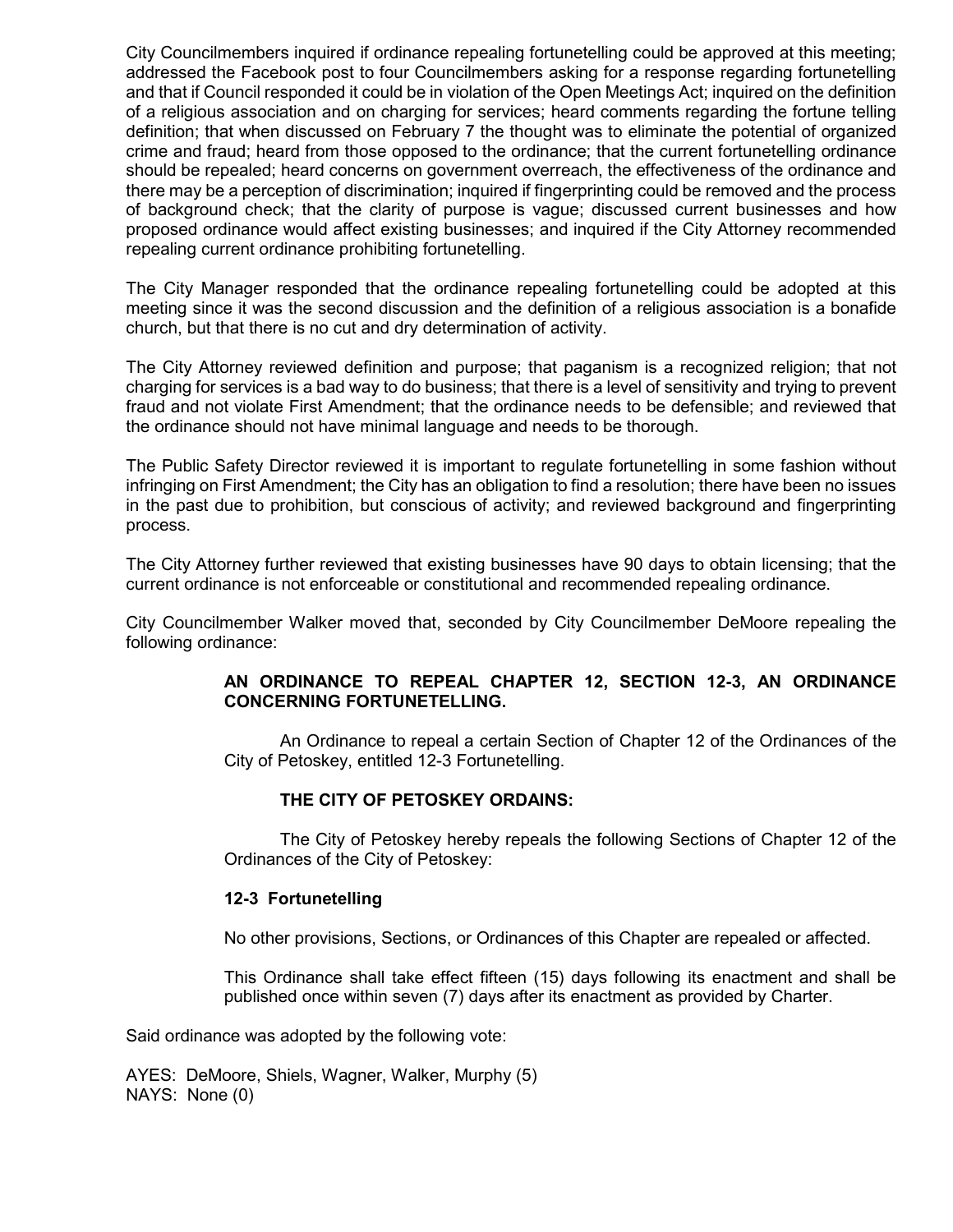Mayor Murphy then asked for public comments and heard comments appreciating efforts to prevent fraud and crime; inquiries if ordinance applies to non-denominational organizations; heard from those that feel the ordinance is criminalizing those that practice fortunetelling and is insulting; heard concerns on Section 8-397 concerning receipts and inquired if other businesses are audited for transaction receipts and if not, then it is not fair in practice; heard comments that religious organizations are not exempt from this ordinance and may not meet exception; and heard from those cautioning Council's intention of regulating religious enterprises.

City Councilmembers further discussed proposed ordinance; commented that the ordinance will help Public Safety to prevent potential problems; heard concerns with legal costs and tax payer dollars of the ongoing discussions; inquired if it was beneficial to hear from community members before the next review; and suggested changes for an additional review which included Section 8-396(a) and (b); Section 8-397; possibility of a five-year cycle vs. annual license; questioned the need of Section 8- 402(o) requiring a photograph and Section 8-403(c) planning and zoning review; and to clarify purpose of City's intention.

The City Attorney and staff will address requested changes and bring a revised ordinance for further discussion at a future City Council meeting.

# **Approve Dining Decks for 2022 Summer Season – Resolution No. 19655**

The City Manager reviewed that City Council was being asked to approve a resolution allowing continued use of dining decks in parking spaces within the downtown for the 2022 summer season, which began under COVID restrictions in 2020; that the Downtown Management Board proposed regulating deck usage from May 15 to October 31, based on weather; that businesses would be allowed one parking space per storefront for a deck and required minimum hours of operation; that construction regulations are provided for businesses; and the monthly rental fee is \$350 paid to the Downtown Office.

City Councilmembers inquired on past issues and how they are being resolved; inquired if the Parking Committee had been involved in discussions; inquired on the number of potential applicants; confirmed that the ordinance will not allow for a permanent deck; inquired if certain liability insurance is required for decks in right-of-way; and heard comments on the restrictive regulations and concerns with adopting an ordinance for permanent decks for a small amount of business participation.

The Downtown Director responded that there have been issues with adjacent business owners to City Park Grill and their dining deck; the Mayor, DMB Chairperson, herself and representatives from City Park and adjacent business had a conversation about issues and a good plan is in place moving forward; both the Design and Parking Committees have been involved in dining deck discussions; three applications are expected; the \$350 fee goes to the Parking Fund which is slightly more than someone feeding the meter all day; insurance is required; and the resolution is only for the 2022 season, but an ordinance is being developed concurrently and will be presented in the coming months following City Attorney review.

Mayor Murphy asked for public comments and heard comments from adjacent property owner to City Park Grill in opposition to dining decks including safety concerns, feels there is plenty of right-of-way space available already since they also utilize sidewalk dining, parking issues, fairness of private use for profit and concerns with ADA compliance, insurance and liquor license violations.

City Councilmembers inquired if there have been any public safety issues at current dining deck sites and if adjacent property owner was included in conversations.

City staff responded that there have been no public safety issues in the past; that the adjacent owner was not present at the meeting, but rather the tenant; that there are no liquor license or ADA violations; and that both dining decks on the street and sidewalk dining are manageable, but both are inspected by the Department of Public Safety and identified on the application to the City and Michigan Liquor Control Commission.

City Councilmember Shiels moved that, seconded by City Councilmember Wagner adoption of the following resolution: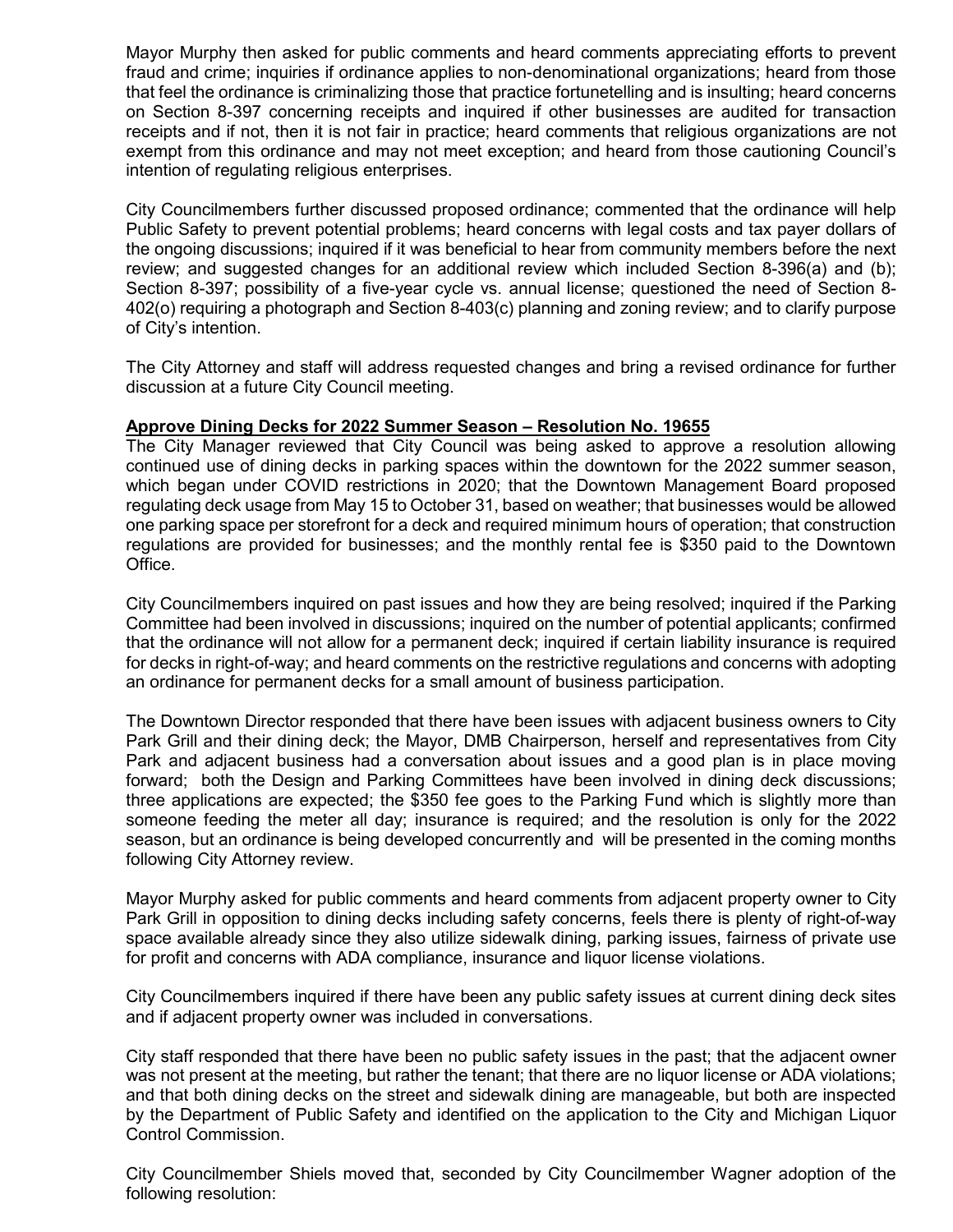WHEREAS, the novel coronavirus (COVID-19) is a respiratory disease that caused temporary shut downs and restricted dining capacities in local restaurants and contributed to economic hardship for them and their employees during 2020 AND 2021; and

WHEREAS, the Downtown is transitioning out of the economic hardship of COVID-19 due to public health initiatives into a pre-post COVID era where CDC guidance and possible mandates regarding indoor dining still or may exist, changing sometimes weekly; and

WHEREAS, as evidenced by the success of the decks installed throughout the summers of 2020 and 2021, the DMB is currently working on a recommendation for City Council's consideration to change the City ordinance in an effort to allow dining decks to be permitted on the streets permanently on a seasonal basis beginning in 2023; and

WHEREAS, the decks were found to be popular, manageable, and profitable during the summers of 2020 and 2021; and

WHEREAS, the concerns of retailers regarding the parking supply, as well as the overall vitality of all of Downtown have been considered and the Downtown Management Board has determined that all segments of Downtown need to work shoulder to shoulder to ensure vibrancy and vitality for all; and

WHEREAS, the Downtown Management Board and the City of Petoskey are committed to encouraging economic activity and assisting downtown businesses to flourish and thrive, including restaurants that, by their nature, may require additional seating and square footage to accommodate the visiting public in the busy summer season, and furthering that point; and

WHEREAS, restaurant capacity in the summer months is less than required by the visiting public and there is a need for seating capacity to be flexible with the goal in mind that keeping visitors in Downtown when they want to dine so that they can continue to shop after their dining experience is an economic driver; and

WHEREAS, the City of Petoskey regulates use of its streets, sidewalks, and other public places through Chapter 18 of the Code of Ordinances, and allows outdoor dining and mobile food vending pursuant to Chapter 8 of the Petoskey Code of Ordinances Businesses and Business Regulations:

NOW THEREFORE BE IT RESOLVED, that restaurants will be permitted to operate dining decks in public parking spaces during 2022 according to the following temporary measures:

- Dining deck permits will be available on all Downtown streets to full service restaurants that are open ten hours a day, six days a week. Decks may be in place beginning May 15 and must be removed no later than October 31 or sooner based on weather conditions, at the discretion of the City Manager. A full-service restaurant must have at least 50% of sales coming from food and provide wait service.
- During the time period of Memorial Day through Labor Day decks will be open a minimum of ten hours a day six days a week and for all other days ten hours a day five days a week.
- One space will be allowed per separate storefront. For purposes of the resolution, a storefront will be defined as each publicly recognized entity.
- Decks must fit within the parking space lines most proximate to the storefront, unless there are two dining platforms located in close proximity that are requested by City staff to be located adjacent to each other in an effort to maximize parking and eliminate the need for a car to parallel park between two dining platforms.
- Businesses that also have sidewalk dining may have a deck if ADA regulations can be satisfied.
- Hours of operation will be consistent with the restaurant's regular hours and correspond to seasonally appropriate fair weather. In other words, the decks should be open when the restaurant is open as long as the weather is reasonable.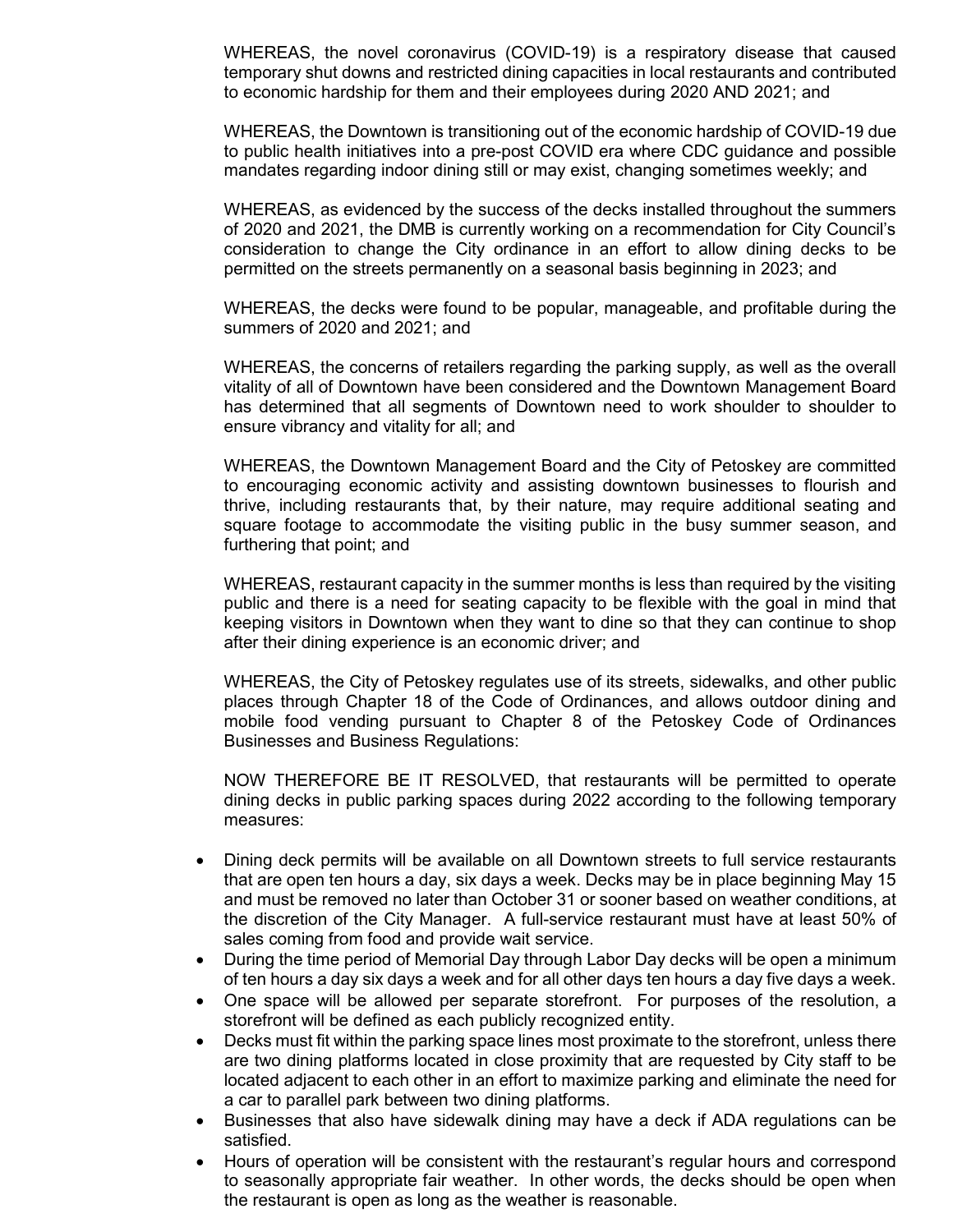- The deck rental fee will be \$350 monthly.
- An Open-Air Food-Beverage Service/Outdoor Dining Application and fee must be submitted to City staff and a license obtained before commencing construction of a dining deck.
- Decks that are newly constructed in 2022 must conform to the City of Petoskey Outdoor Design Guidelines document and also to specific dining deck design standards that include:
- The dining deck structure must be made of quality materials and the floor of the deck must be wood or a composite material colored in grey shades to match concrete. No plastic or vinyl will be allowed.
- The dining deck railings must be constructed of wrought iron, aluminum, steel, or cable systems in the color of black or to match the Petoskey Green color in the streetscape furnishings. No plastic or vinyl will be allowed.
- All elements of the dining deck must be in compliance with the building code.
- No lighting will be allowed on the decks other than table top lighting and ambient lighting along railings.
- Dining furniture must be manufactured of wrought iron, cast aluminum, steel, or other substantial metal material. No plastic or vinyl will be allowed. The color may be black, Petoskey Green, silver or a color compatible with the front storefront façade.
- Umbrellas must be constructed of canvas material, contain no logos or advertising, and must be aesthetically compatible with the color scheme of the front building façade.
- Reflective material will be placed on the outside edge of the deck facing oncoming vehicular traffic.

Said resolution was adopted by the following vote:

AYES: DeMoore, Shiels, Wagner, Walker, Murphy (5) NAYS: None (0)

# **Approve Agreement with EGLE and Purchase and Install Electric Vehicle (EV) Charging Stations – Resolution No. 19656**

The City Manager reviewed that the City's 2022 Annual Budget and Capital Improvement Plan allocated \$60,000 within the Electric Fund to be used as match monies for the State of Michigan's "Charge Up Michigan" program; that the program is being administered by the Department of Environment, Great Lakes, and Energy (EGLE) and is promoting the installation of EV charging stations in key areas around the state; that the proposal includes installation of four EV stations which will include one fast charging and three dual-level chargers; that the estimated cost is \$180,000 with EGLE funding \$120,000 and the City funding \$60,000; that the EV charger low bidder is Blink Network at a cost of \$85,111; that the EV charger installation low bidder is Select Electric at a cost of \$27,100; that a grant agreement needed to be approved with EGLE; that site preparation and restoration including electric utility hookup, site excavation and restoration will be performed by staff and subcontractors estimated at \$66,256; and with all costs known, a rate will be determined including electric usage, parking rates, processing fees and system construction costs.

City Councilmembers inquired if the existing charger in the Darling Lot would remain, be replaced or has any value; inquired about bid amount disparities and if references were used; inquired if the City received a break on application from EGLE since municipally owned electric; heard from those applauding the City for being proactive within the State and benefit will make up for \$60,000 investment; inquired if there were any concerns with Darling Lot location if a future parking deck were to be constructed; and heard inquiries on how stations will be monitored.

The Public Works Director responded that the Darling Lot charger will be replaced with a Blink Network unit; that the existing unit could be repurposed for City staff vehicles or City facilities; that the Blink Network bid proposal included a five year networking agreement; that Blink Network is in Traverse City; that the City plans on hosting and owning the stations; that the City did receive a break on grant application and the State is funding 2/3 and the City 1/3 since we own electric system; that the State requires the City to keep EV charging stations in place for at least 48 months and provide reporting; and that infrastructure is already in proposed locations including the Darling Lot and a future parking deck would not be built for at least 2-5 years so would not interrupt the charging stations.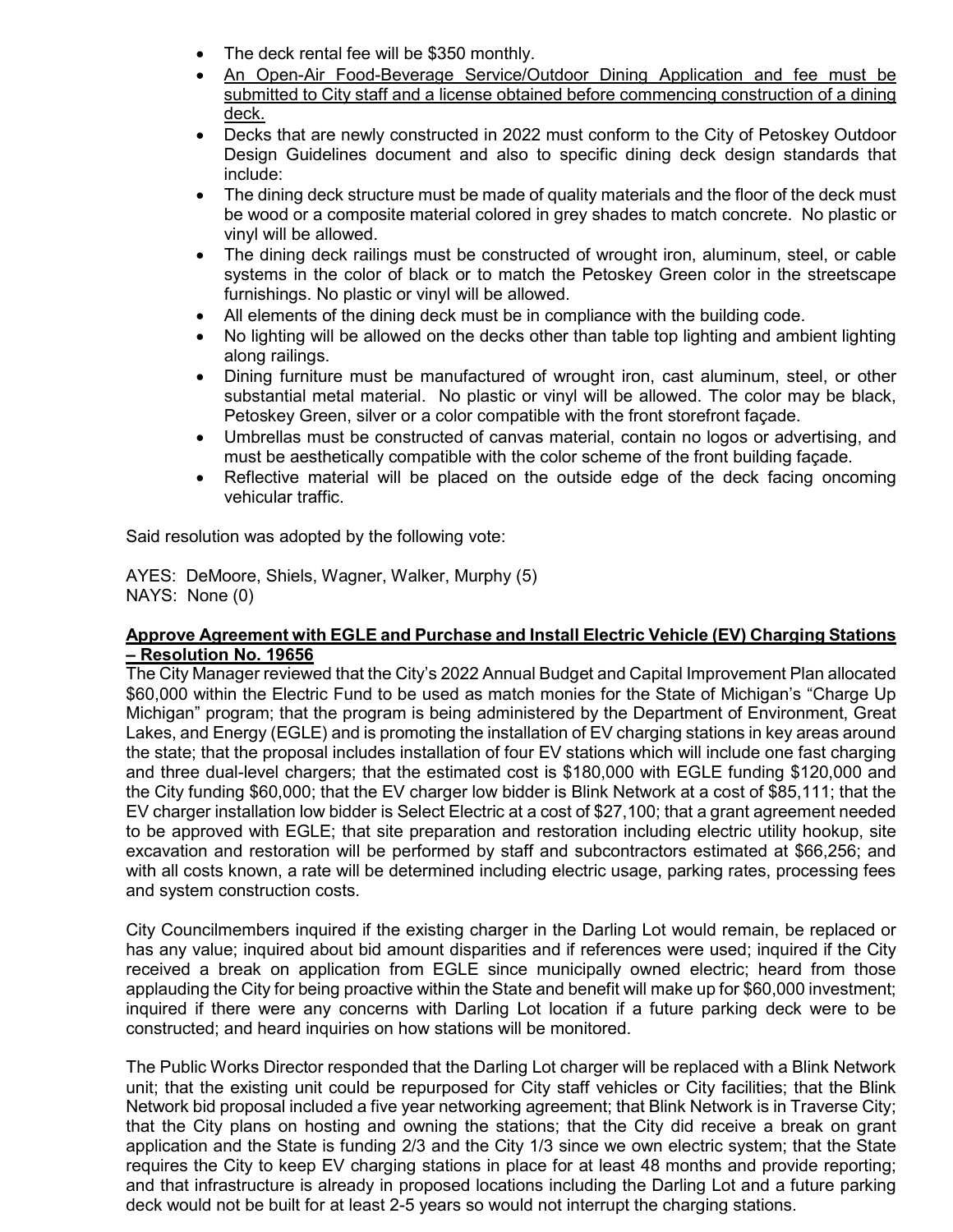City Councilmember DeMoore moved that, seconded by City Councilmember Walker adoption of the following resolution:

> WHEREAS, the City's 2022 Annual Budget and Capital Improvement Plan allocated \$60,000 within the Electric Fund to be used as match monies for the State of Michigan's "Charge Up Michigan" Program; and

> WHEREAS, the program is being administered by the Department of Environment, Great Lakes, and Energy (EGLE) and is promoting the installation of Electric Vehicle (EV) charging stations in key areas around the state; and

> WHEREAS, eligibility requirements to apply for grant funding included placing the EV charging stations geographically per EGLE guidelines, participation from the local electric utility, ability to provide 33.3% matching funds and willingness to enter into an agreement with EGLE; and

> WHEREAS, City staff submitted an application on September 3, 2021 that included four charging stations, two located in Bayfront Park, one in the Darling Lot and one located in the Elks Lot for an estimated total cost of \$178,466.98; and

> WHEREAS, EGLE approved the City's application and notified staff on December 8, 2021 with approximately \$120,000 in grant funding and the City's responsibility for approximately \$58,466.98; and

> WHEREAS, bid specifications were prepared by GRP Engineering, Petoskey, for one 75kW DC fast charger and three 19.2kW Dual-Level 2 chargers, along with a 5-year commitment for networking, operations and maintenance services; and

> WHEREAS, bid specifications were also prepared by GRP Engineering, Petoskey, for labor, equipment and materials for the installation of four EV charging units at three locations within the City; and

> NOW, THEREFORE, BE IT RESOLVED that the City Council does and hereby authorizes Michael Robbins, Public Works Director, or his designee to sign and execute agreement with EGLE for grant funding for EV charging stations as part of the "Charge Up Michigan" Program; and

> BE IT FURTHER RESOLVED, that the City Council does and hereby authorizes to contract with Blink Network, LLC, Miami Beach, Florida, in the amount of \$85,110.98 for EV charging stations, network services and miscellaneous equipment; and

> BE IT FURTHER RESOLVED, that the City Council does and hereby authorizes to contract with Select Electric Company, Petoskey, in the amount of \$27,100 for installation of EV charging stations.

Said resolution was adopted by the following vote:

AYES: DeMoore, Shiels, Wagner, Walker, Murphy (5) NAYS: None (0)

#### **Approve Ward and City Convention Locations – Resolution No. 19657**

The City Manager reviewed that the City is required to conduct annual Ward and City Conventions which are proposed to be scheduled for July 11 and 13 of 2022; that staff proposed to reserve the same locations used last year; that dates have been moved up due to State requirements and Affidavits of Identity being due by July 21, 2022; and that locations would be at Petoskey Public Schools cafeterias and gymnasiums for Ward Conventions and the Emmet County Fairgrounds Community Building for the City Convention.